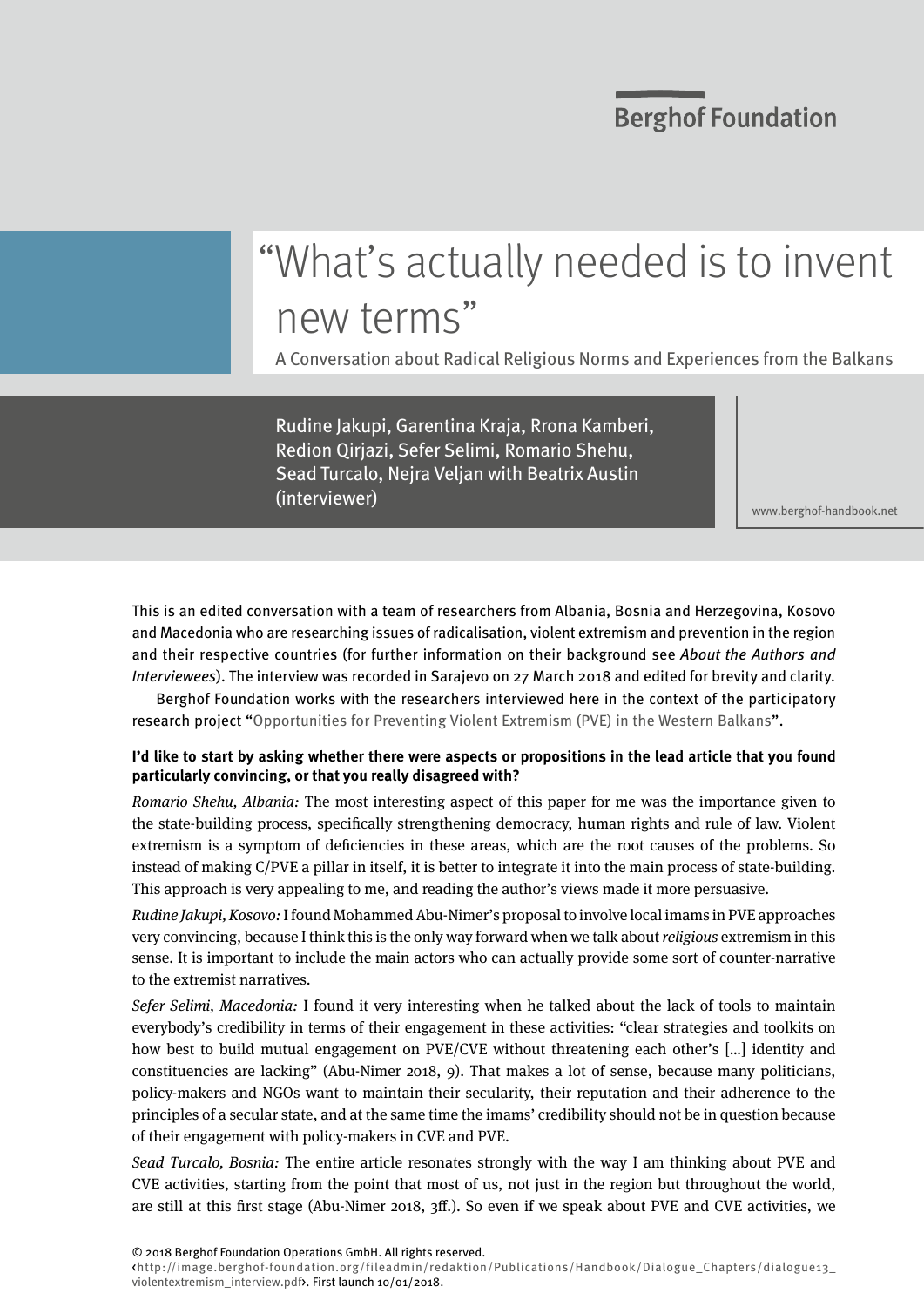are mostly just countering terrorism. In a way, the entire violent extremism issue has overshadowed peacebuilding processes for quite a few years. Another important point applicable to our region is a sort of instrumentalisation of religious communities, especially Islamic communities. They are not really brought into the process as actors; they are just like tools that are used in the process. What I found most impressive and important about the article is Abu-Nimer's call for a change in the terminology used, so that we do not fall into the trap of "Islamising" all of the PVE activities. Most of these PVE or deradicalisation programmes that he mentions – I remember the programme from the United Kingdom (Abu-Nimer 2018, 5) but it is not the only one – fail because they are set up in a way that addresses just one community. Then this community is afraid of even taking part in this project because it feels oppressed and put on the spot, stigmatised. We really do have this securitisation of the entire process and we should bring it around to communal politics and local politics.

Nejra Veljan, Bosnia: What I liked the most, beyond including imams as peace actors and not only as 'rhetorical weapons', was the idea of including interreligious dialogue (Abu-Nimer 2018, 10), because the potential for violent extremism exists in all countries. It can be manifested in different forms, as a right wing or left wing extremism, separatism or religiously motivated extremism, but bloodshed and the scars are what it leaves on society. I think that the problem with radicalization and violent extremism is a global problem. In Bosnia, though, it is painted as this big threat that is coming from the Muslim community. For example, right-wing political rhetoric in the country keeps overblowing the alledged threat to Serbs and Croats (i.e. Christians), not only by Salafist, but by Muslims in general. I think interreligious dialogue would have a great influence, so you can tackle it from different sides.

Garentina Kraja, Kosovo: In one of his guidelines for interreligious programmes, Abu-Nimer mentions an institutional approach, so as not to create "star" imams who you "put on show" and instrumentalise (ibid.). However, the nuances within these institutions are left aside. I think the general assumption is that these institutions are homogeneous, yet we are finding that they are not. So you take an institutional approach, you want to involve 'the Islamic community' in the work, for example, of the peacebuilding programmes. But this Islamic community is not even a formed body that thinks the same way and acts the same way everywhere: one day they call for contributions to support the people in the Land of Sham,<sup>1</sup> and the next day, they ask the members of their community to distance themselves from these same people. People leave based on that first statement, they join Al-Musra initially and then IS, and then the next day, under pressure from various players, including state actors, those who have encouraged them have to withdraw their statement. I agree that we see the Islamic communities holding a lot of weight in our societies, especially through local imams – but I don't think we have a complete picture unless we account for the nuances inside these institutions. These are not homogeneous, top-down, 'orderly' institutions. Within these institutions, you have very different schools of thought, very different opinions about what an interreligious dialogue is, or how or what Muslims should or should not be like within a country.

Sead Turcalo: Yes, involvement of the Islamic community should definitely be tailored to specific countries and localities. For example, we have differences in the region: I know that the Islamic Community in Bosnia-Herzegovina has a wider reach than is the case in other countries, because it never had the kind of corruption scandals that some of the others had. However, I also wanted to express concern that some of the things proposed are not feasible. We speak about state-building – Romario mentioned it – and it's true that without state-building it's very hard to implement peacebuilding initiatives. But on the other hand, starting from state-building is not a feasible idea in implementing any programmes in the region right now. We have been in state-building processes for 20 years. And we are not able to re-start the entire state-building process. We should actually take smaller steps and then, as Garentina mentioned, through many small steps build the institutional approach which in the end is needed to deal with the issue of violent extremism.

**<sup>1</sup>** The "Land of Sham" is a term which the Islamic Community in Kosovo uses to refer to Syria and Iraq (an Arabic notion for the Levant).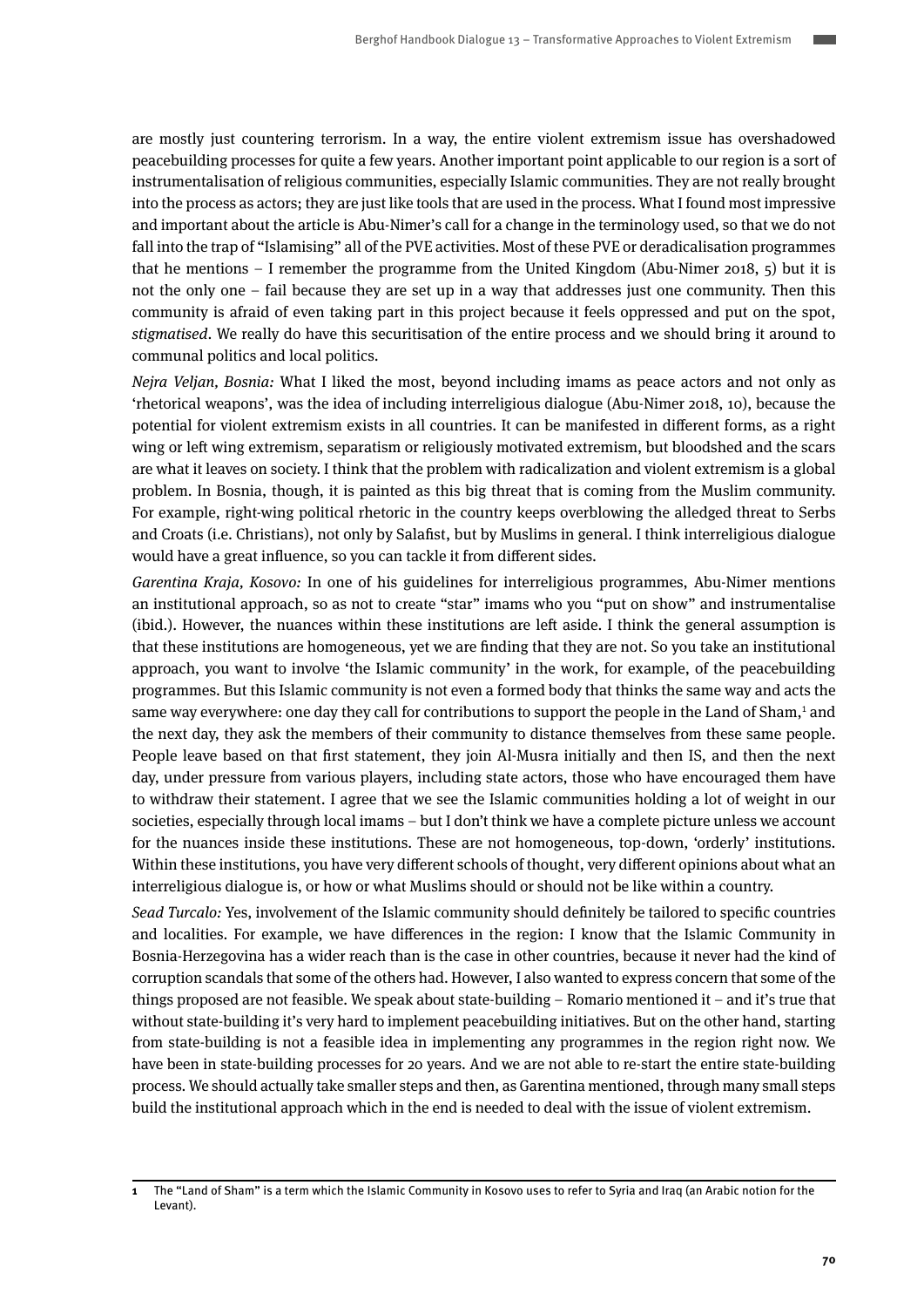Sefer Selimi: I would say politicians, states and societies are somehow afraid of a scenario in which the religious communities were involved in every aspect of life, because they are often seen as elements that can be manipulated. Even I have a lot of suspicion regarding how much or at what point religious leaders should be involved in everyday life. I think there should be a clear distinction between the state and religious life.

Rudine Jakupi: In the case of Kosovo, we were talking about how the national strategy was drafted without the inclusion of the people on the ground, without having people express their opinions. You're talking about religious communities, about youth, you're talking about women – you are talking about a very local community, you're talking about very small communities. But that's what the national strategy<sup>2</sup> in Kosovo is about. So how can you draft policies without including the people whom they are meant for? Without addressing their needs, without knowing what their needs are and what kind of problems their communities face? And whether we like it or not, religious communities are an important actor and factor in addressing violent extremism. Unless you include them in the discussion and in drafting policies that are meant for them, you won't have sustainable solutions, in my opinion. That's why the article really resonated with me. There is one box which says: "Asking Muslim leaders for a blessing or to issue a fatwa in support of a policy and not including them in policy-making is not community engagement." (Abu-Nimer 2018, 15) I agree with that.

Sefer Selimi: Just to clarify, I totally agree with that. That's why I emphasised what Abu-Nimer said: we need clear strategies and toolkits that show how to keep everybody's credibility within a society. We should include them, but to what extent should be discussed.

Rudine Jakupi: I also wanted to talk about the role of international organisations. Abu-Nimer talks about it in the part about integration and the interreligious programmes, and he says that the international organisations have completely missed the point. And I have to agree with that as well. International organisations took a very Westernised perspective, especially in the Balkans, with the grants and the programmes that they structured. But when you have civil society organisations that rely on grants and look actively for donors, they write project proposals that actually fit what the international organisation is looking for. So even the projects implemented by the local CSOs don't necessarily fit the local context and the needs of the communities.

#### **The interesting point that Sefer also raises is that it has to be okay for both sides to want to keep their identities – so somebody who feels that secularism, or gender equality, or human rights standards are really important has to find their space to express that. That's the tension, or the balance that is difficult to strike, because for some the fear may be that by bringing the faith-based organisations back in, they would have to give up what to them defines their identity.**

Redion Qirjazi, Albania: I wanted to focus on inclusiveness (of imams, marginalised communities, etc.) and unpack that a bit. Yes, it is important to include the policy-makers at the different levels, or any other community leaders – they could be imams, they could be organisations or the new municipality – but I think this raises the question of strategy. And in my opinion, such a strategy should be very adaptive and multi-layered. Because not all problems are community problems, some are also policy-related and at the national level; that's where you need the laws, and you need the general framework that enables community leaders to operate. At the same time, it is important that the structures and processes are welldefined, meaning who can contribute to what: what can imams, religious leaders do; what can schools do, what can organisations, CSOs do, all that. If we have that multi-layered approach to strategy, then it can be more effective: the state has its role, policy-makers are included in that part, they listen to the local problems, they transform them, they convert the policy so they get feedback, and so on.

#### **Who would steer this type of strategy? Who would be the lead or the driver?**

Redion Qirjazi: Again, the multi-layered approach also applies here. We do have to address the issue, which is violent extremism. And in our countries, we have a national coordinator for countering violent

**<sup>2</sup>** Strategy on Prevention of Violent Extremism and Radicalisation Leading to Terrorism 2015-2010, Kosovo, 2015: http://www. kryeministri-ks.net/repository/docs/STRATEGY\_parandalim\_-\_ENG.pdf.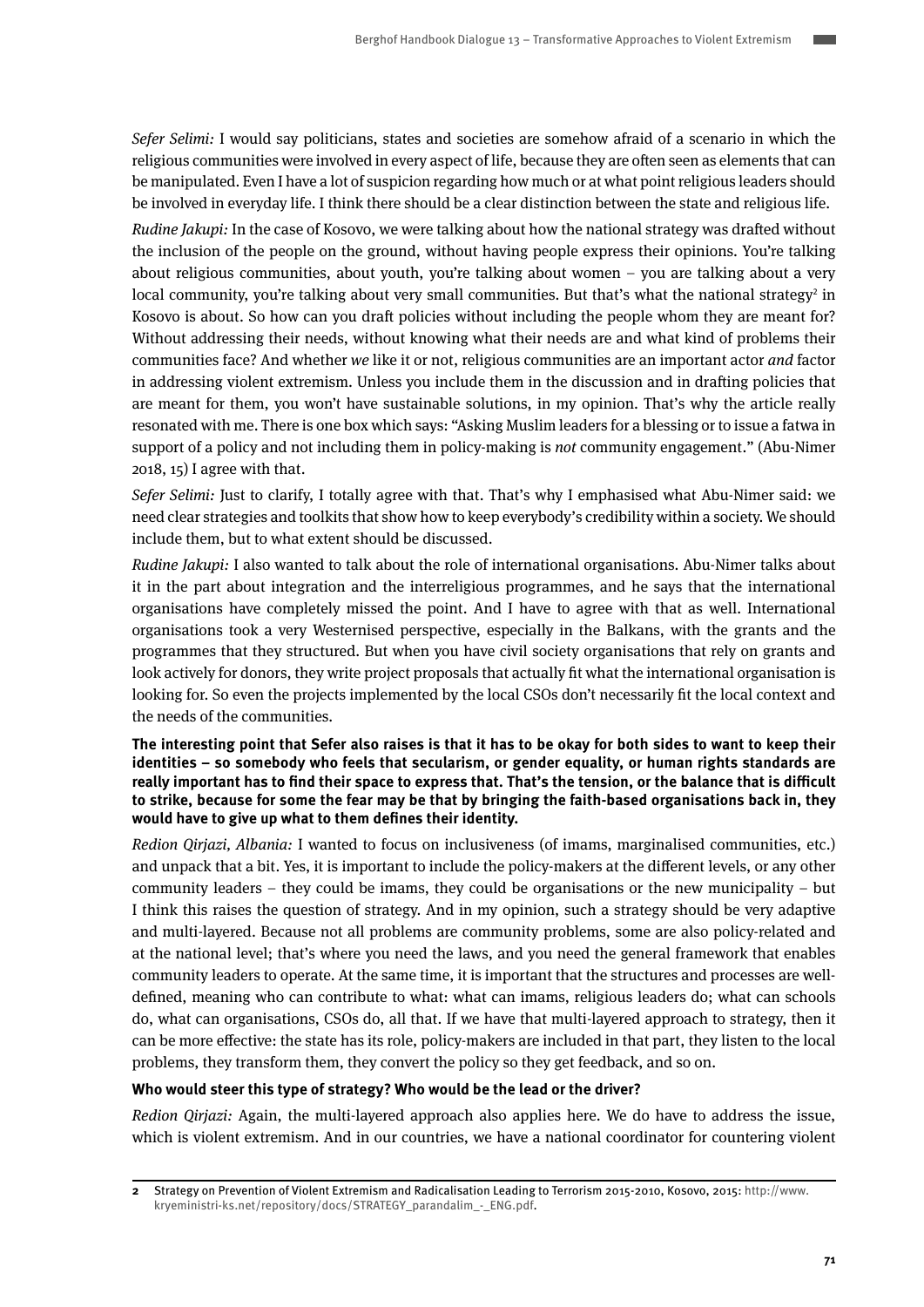extremism, and a national strategy. The problem with the national strategy<sup>3</sup> is that it does not fit many of the issues that we are facing in our communities, from what I have seen so far. It is almost a 'copy and paste model'. I mean, it's a great model, but it does not fit the context. Again, you need to unpack that and bring it to the local level. You need to have different layers, and basically any solution should be contextoriented. So it might be the national coordinator who coordinates the whole process, while being involved in local communities at the same time. In many cases, the reason why the coordinator is not particularly effective is that the institution does not have the ability to direct policy. It is not proactive, it is reactive. And it is reactive because, first, government does not set up any budget for it, and second, much of the steer comes from the international donors. Recently, they have been worried about the foreign fighters who are returning. So I am betting that in the next six months or year or so, there are going to be a lot of projects focusing on how we are going to deal with the returnees.

Garentina Kraja: Well I hope so, because I feel no one's thinking about them…

Redion Qirjazi: Right, but what I am saying is that for certain countries that might not be a problem – for Montenegro, for example. However, they are going to be dealing with the same projects in Montenegro as, say, in Kosovo or Macedonia because that is what the donors are pushing. They're setting the agenda.

Rrona Kamberi, Macedonia: I wanted to point out something else related to the imams. In Macedonia, based on my experiences and interviews, my dilemma is about the educational background of the imams in the country. My impression is that they do not focus strongly on the psychological and social fields in their education; they are more firmly trained in the spiritual. And I don't know if they could offer the right 'products' to deal with these problems.

Nejra Veljan: We need to accept the fact that even though we are aiming to live in a much more democratic and secular society, not all of the people are aiming for that. A lot of the people who are turning to this form of radicalism are the ones who were searching for guidance in their lives, religious guidance because it is easier for them to be told how to behave and to be given all of the answers. It's much easier to behave in a certain way and not think about the outcomes. So I think the imams, at the local level, can help a lot, because, for the vulnerable persons who are looking for guidance, imams from the Islamic Community can have a sustainable role in preventing them from searching answers from Youtube imams.

Rudine Jakupi: Or have the state offer an alternative, so you have two alternatives to choose from: increase critical thinking within your educational curricula, or offer some type of alternative that comes from the state as well, not only from the religious communities.

Garentina Kraja: There are two contradictions in the recommendations that Abu-Nimer makes (Abu-Nimer 2018, 16ff.). He talks about how we should not shy away from interreligious controversies, so when we are having an inter-faith dialogue, not to gloss over the differences, because this is usually what happens. It's true, in every interreligious dialogue you have the stakeholders come out and talk about cultural harmony and co-existence and tolerance. So he says, do not gloss over the controversies. But then he emphasises that in these processes you need to adopt a "culture of peace", a discourse of peace. So do we gloss over these differences, and sweep them under the carpet, for the higher goal of peace, or do we actually tackle them? He makes a similar argument when he is talking about the educational programmes, or the Quranic peace-makers and the schools in Chad and in Nigeria, I think, where he says it's good to emphasise positive values of Islam, but steer clear of the theological debates. Can we do that, actually? I mean, that is almost like talking about peace in the abstract in our peacebuilding initiatives, in our state-building: talk about our common future together, but let's not talk about the fact that different ethnic groups use veto powers to undermine the state … it kind of undermines the whole idea of open debate, so I am not sure how realistic a proposition that is if you have that contradiction built in.

Sead Turcalo: I would argue that we lack a legal culture and political culture in all of our societies and only when we have developed these cultures can we speak of a culture of peace. And some of the ideas

**3** "Albanian National Strategy: Countering Violent Extremism", Albania, 2016; http://tinyurl.com/y8ey8wqm.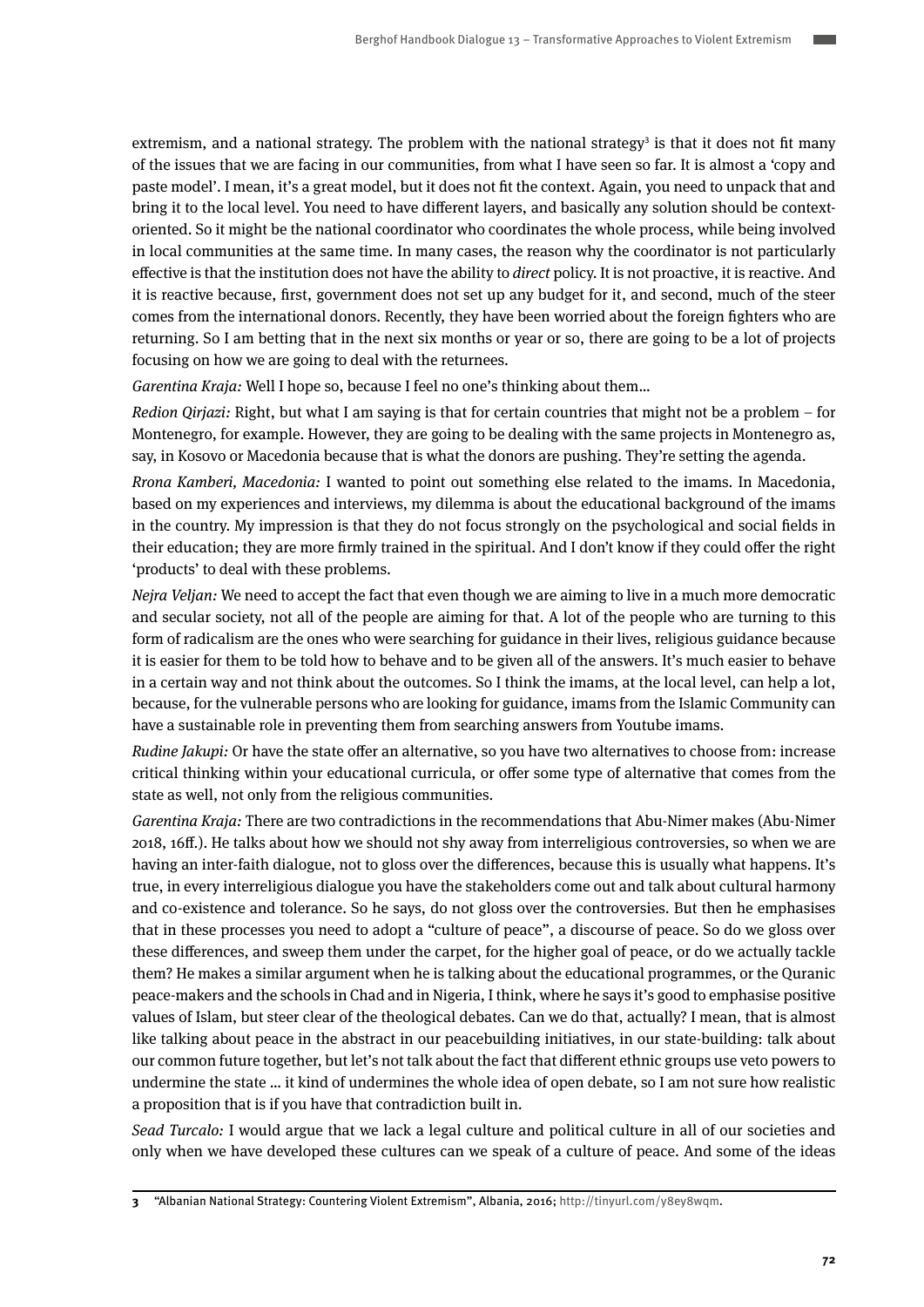that Abu-Nimer proposes are not really feasible. First, the international community never learned from the region why our state-building processes produced fragile states and not consolidated, democratic states. It's because there has never been any sort of local ownership. And as for PVE programmes, it's good that they are in their infancy: maybe we could change them at some point so that more local ownership exists in these cases, that's one idea. Second, too much of the burden is placed on the shoulders of the Islamic community. The Islamic community – and Redion mentioned it – should have their role, but there are many points where some of these vulnerable groups are outside of the reach of the Islamic community. For example, most of the young converts to these radical ideas have just left high school, and when they leave high school they are out of reach for the Islamic community. That's the point where the rest of society and the state and the public institutions come into play, to offer some alternative. Finally, it is important, as Abu-Nimer highlights, that those who create policies and PVE programmes actually understand theories. Abu-Nimer speaks about realism, idealism (Abu-Nimer 2018, 14), and it's very important. I know that my students are sometimes bored when I speak about how important theories are, but they are really important. If you build a PVE programme only on this realist paradigm, you are just bringing in the security dimension. As he pointed out, peacebuilding activists are almost too eager to accept these types of programmes, even if they counter all of the ideas they promote in peacebuilding initiatives. These donor-directed programmes are not limited to the Western Balkans, it happens in many places: nobody in the US seems able to get any funds without describing peacebuilding initiatives in terms of countering violent extremism (Abu-Nimer 2018, 2). You see, the state is not doing anything to understand what the problems are.

Rudine Jakupi: I just wanted to add to what Sead was saying because, for me, that was one of the most interesting parts of the article. CVE just kind of restores security. For example, the referral mechanism in Kosovo is based on that idea, but the idealist would say it undermines basic human rights, because people feel like they are under constant surveillance. Which they are in a way. The aim of the referral mechanism is to identify people who are at risk. And how do you do that? You have indicators for what an individual at risk may look like, right? So you have people aiming at, in the worst case, girls who wear hijabs, for example, you have people aiming at boys with a long beard and short trousers, which then breaches their basic human rights. It's really a clash of theories in this case. And practitioners don't really see that, they don't really understand.

#### **Theory and paradigms – in our discussion, we have also talked several times about how fraught terminology is. I wanted to invite you to share some of your thoughts about the kinds of terms that are applied in your countries and in the region. When might they become problematic?**

Redion Qirjazi: Starting from the state institutions, they really see it from a very security-focused perspective. Just to mention one example, I was at a workshop with former foreign fighters in Kosovo in February, with members of the security services, intelligence services, the police and counter-terrorism force present. Their view of the issue is quite exclusively through a lens of (legal) deterrence: "he's a terrorist", "he's an extremist", that's the terminology … We were discussing what happens when this foreign fighter took a ten-year-old kid with him and the kid's still in Syria, and the answer was, "We'll put him in jail". A lot of the civil society people there asked: "What do you mean, he was 10 when he left, he is now 15, maybe…," to which the response is: "Well, he is of age, so you can do that." But when you go down to the local level, they are much more careful, they don't want to make it an "Islamic" issue because they know it has actually been leaning quite a lot in that direction. So they are much more careful in saying: we engage with different communities, religious communities, we have activities here and there. And then when you go talk to the religious leaders, they generally do have this fatigue with constantly being asked, having to explain, "Listen, this is not really the way of Islam". So they try to push it away a little bit ...

#### **What are other people's thoughts?**

Romario Shehu: Due to the numerous terrorist incidents, there is a growing number of people who prefer not to show that they are practising Muslims, because they want to avoid possible prejudices. This was reflected in our focus groups; when I invited some practising Muslim to participate in our focus group with Muslim practitioners, they asked me not to invite them because they did not want others to take note that they were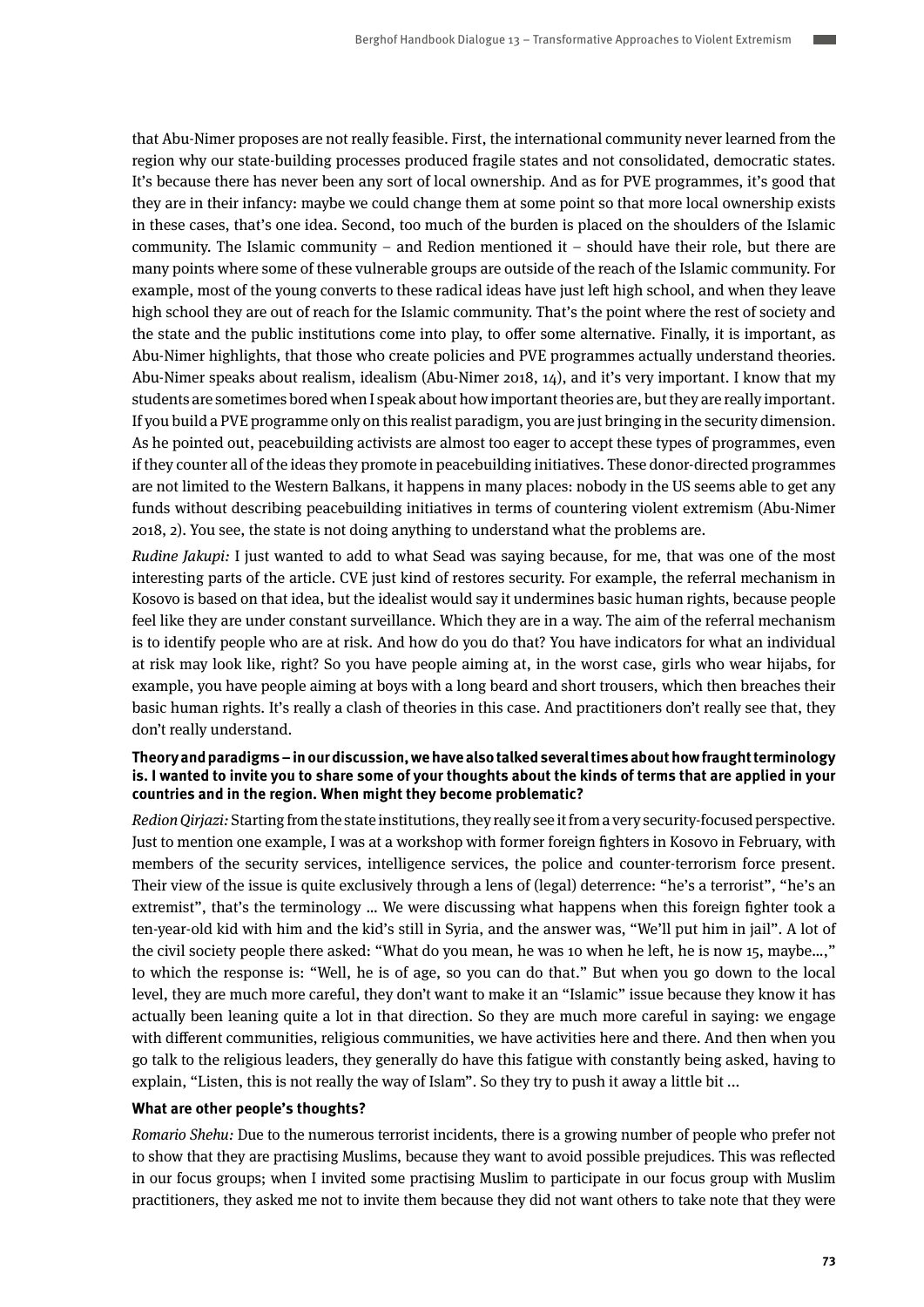practising Muslims. This is a common reaction and it mainly derives from the fear of being stereotyped by state or society. There is another problem to be mentioned, and that is the national security services' approach toward the families of foreign terrorist fighters [FTFs]. During our interview with a representative of the Muslim Community of Albania [MCA], he told us the story of a father in Pogradec (one of the three cities in Albania with the highest number of FTFs) whose son travelled to Syria. This father was under constant surveillance by the security services and that was detrimental to his mental health. He asked the MCA representative to talk to the security services and tell them he has no contacts with his son, so they would leave him alone. He said, "I'm suffering because my son is not here. Please tell them to not make it harder for me. If they do not have information about him, how can I?" Our interviewee said that after a couple of months this father passed away as a result of depression. So it is very important for the security services to apply a better approach when dealing with the families of FTFs. Pressuring them does not solve the problem; it just makes matters worse.

Nejra Veljan: The problem that I have is with the media and how they portray this problem. Sensationalist reporting about the foreign fighters and on alleged terrorist threats in BiH really make it much more difficult to do field research. It is an overly politized question, and the other two main parties (Bosnian Croatian and Bosnian Serbian) want to portray it as a "Muslim problem". Recently a leading Bosnian Croat politician sent a letter to all NATO countries where he raised his concerns about the foreign fighters and Islamic radicalism, however when it comes to ethnic-national radicalism which stems from the leading political parties – there are no mentions anywhere. That is just one issue, where the media presents "Islamic radicalism" as the only problem.

Garentina Kraja: In the article, Abu-Nimer says that you should use faith language for the CVE/PVE programmes. I disagree with that. I think it is part of the problem if you start to lace the language of the programmes and the projects in the community with the religious. We're from secular states, all of us here, so you would already be making an assumption that the people who these programmes are directed at are religious people. However, if our interviews with foreign fighters are a guide, they are recent converts who have only scratched the surface. I mean, they may call themselves religious but they are not religious most of the time. Then what the people who are going to write these projects will actually end up doing is calling foreign fighters "jihadists", and with that you are actually helping their cause. This is what media called them in Kosovo, this is what policy-makers called them in Kosovo, "jihadists", this is what they want to call themselves – when in fact, they are no more than terrorist fighters, and I am talking specifically about people who have joined IS in this case. So why afford them this credibility?

Sead Turcalo: First, I agree with what Garentina said: I also disagree with the use of faith-based terminology in these programmes, for similar reasons. The first is the lack of knowledge on the part of the people who write these programmes and the fact that it is just putting on the "label" of one of the religions. And for a few weeks now, I have also been thinking about changing many of the terms I have been using in my writing. For example, I talked about "radical norms" instead of "radical interpretations of Islam".

#### **Could you explain the difference?**

Sead Turcalo: These are norms that are not the mainstream in a community. In the case of Islam as a religion, there are even hadiths, sayings of the Prophet, stating "nobody of my umma will be wrong if he agrees to the majority" – and by majority he meant the majority at one location and one time. And that's it: people we call 'radicals' don't really agree with the majority views, and we can call them adherents to radical norms. Then we have 'neutralised' this problematic way of understanding what 'radical' is. It does not always have to do with really religious people, as Garentina mentioned: these people are really young, they are converts, they don't really know anything, not one of them … I have this group of 40 people who follow a radical Salafi preacher, and he made it possible for me to ask them why they turned to these radical norms. None of them has ever before visited a maktab*<sup>4</sup>* … they had no idea about Islam, about the religion. They only know about the form: how to perform the daily prayers. They are just attending intensive courses,

**<sup>4</sup>** "Maktab" is an Arabic word meaning elementary school, primarily used for teaching children in reading, writing, grammar and Islamic studies such Quranic recitation, as well as other practical and theoretical subjects.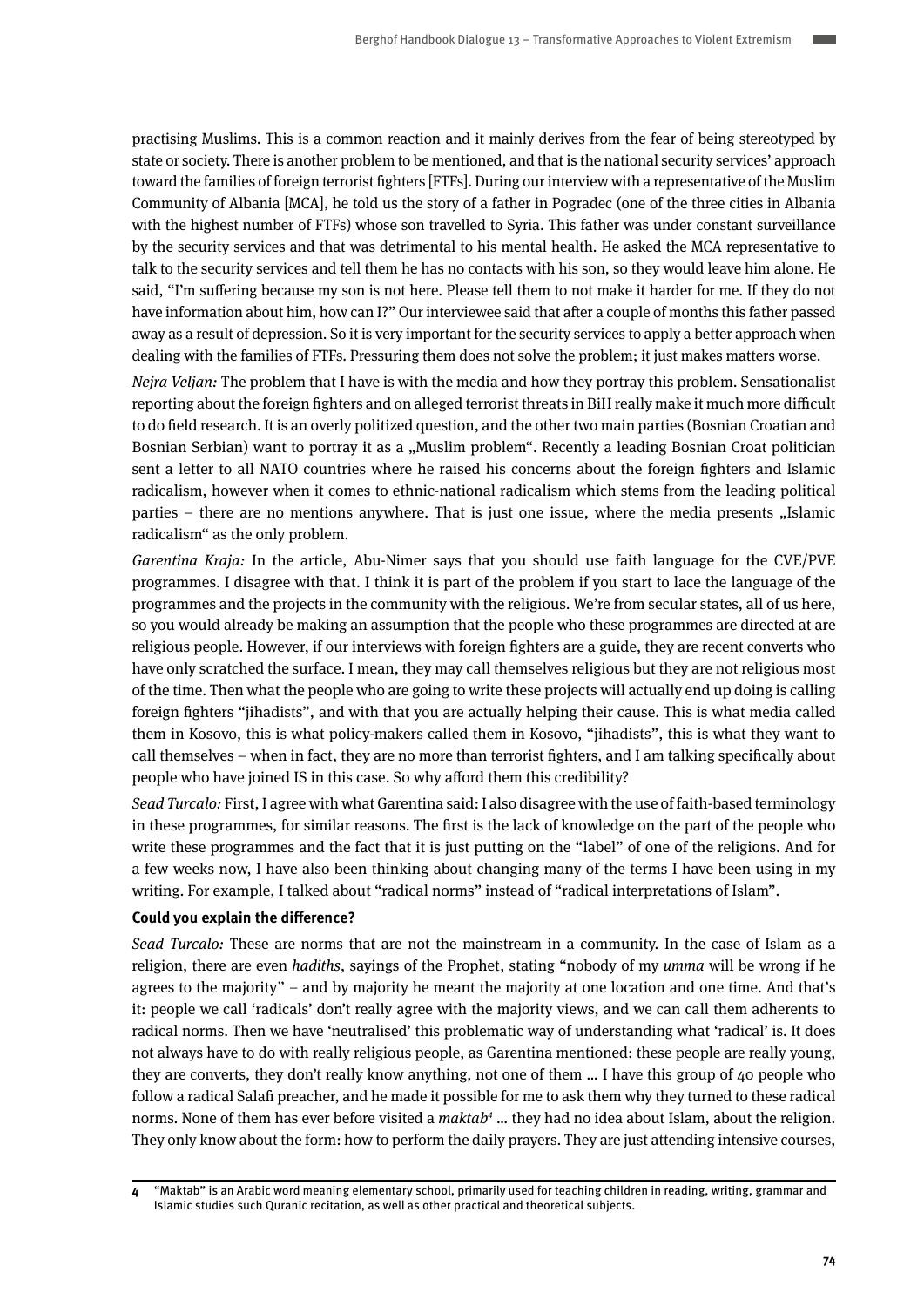and so "Islamic" anything – that's the wrong term. What's actually needed is to invent new terms. We can keep words like radicalisation and violent extremism, but we may have to use "ISIL-inspired" ideology rather than "Islamic" ideology. This way, we open the space to differentiate from other types or varieties of radicalism, radicalisation and violent extremism, and to 'free' the terms from being equated to Islam. That's something that's really important and this article's contribution, and our own, could be to start a discussion about re-inventing the terms used in preparing and making policies in PVE and CVE.

**One of the most interesting concepts that has struck me in your previous work is the idea of "reciprocal extremism". I think that also goes some way to debunking the equation between Islamic faith and extremism. Could you just very briefly for the readers of this dialogue put into words what this means in the Western Balkans and how it actually adds to the dynamic, and to our analysis and understanding of the problem?**

Sefer Selimi: In Macedonia, for instance, we are dealing with three different extremisms, I would say. We have both Albanian and Macedonian national extremism, and we have the radical – how did you say it, Sead – the radical religious norms. We see that especially in terms of narratives, they thrive on the opposite extremism.

Rudine Jakupi: I have been following extremist groups in Telegram<sup>5</sup>, and what they post is very interesting. We have, I think, three extremist lines of thinking in Kosovo as well: the radical religious norms or the religious extremists, then we have the secular extremists, and then we have the national extremists – and all of them feed into each other. The 'best' ones at using this type of propaganda to their advantage are the religious extremists. For example, online or in Telegram, on Kosovo's independence day, they posted a picture of the north of Mitrovica, where Serbian ethnic groups had put out big Serbian flags everywhere in the streets and had written "Kosovo is Serbia" and all of that. And so they posted that picture and wrote, "See what the Serbs are doing to us Muslim Albanians". They use the narrative of these national extremists for their propaganda purposes ("they are discriminating against us", "this is what they call us", "they are calling us all terrorists, all violent extremists", and so on), to sort of offer a sense of belonging and community to the others who are more vulnerable, offering a very simple narrative. It's either "us" or "them" – but this doesn't only happen to "us as Albanians", it is not that simple; it is "us as Muslims, then Albanians", so it is as though we are being attacked by two groups: by the Serbs and by Albanians who are secular – they use this dynamic very well.

Sefer Selimi: Exactly, and the same is used by the other groups. They attack both of the opposite groups to deepen the divide. And lately, we have also seen a rise of Orthodox extremism in Macedonia.

Garentina Kraja: Throughout the Balkans!<sup>6</sup>

Sead Turcalo: What we must not forget here is that these radical religious norms emerged from an enormous political radicalisation in the region, which actually escalated in our country – at least in Bosnia and in Kosovo – into war. That's how all of this reciprocal or cumulative radicalisation actually was and is fed. Just a small detail how it works: recently, we had a story about a radical Serbian group Srpska Cast ("Serb Honour"). Everywhere, they posted photos from training camps, etc. A few days afterwards, one of the Salafi groups posted their video about a camp where they actually train children – not in military skills, they are taught about Salafist thinking – with men with long beards in the background and so on. That's how it actually happens. And it happens constantly, all the time.

Nejra Veljan: And people are fed with this kind of information all the time.

#### **Can you tackle extremism in any form when you just focus on one?**

Nejra Veljan: No. Violent extremism is not – and has never been –- limited to one set of political views or ideologies.

**<sup>5</sup>** Telegram is an instant messaging service.

**<sup>6</sup>** One example here would be the rhetoric of the Serbian Orthodox Church and its relentless claim over Kosovo, which also has a long history. More generally, observers note the rise of a far right that blends religiosity and nationalism, especially in Serbia. https://www.reuters.com/article/us-serbia-church-kosovo/serbias-orthodox-church-to-change-name-to-stress-kosovolink-idUSKCN1GK1XX; https://www.nytimes.com/2018/04/10/world/europe/european-union-balkans.html; http://www. balkaninsight.com/en/article/serbia-s-national-dialogue-on-kosovo-scant-consensus-much-scepticism-04-20-2018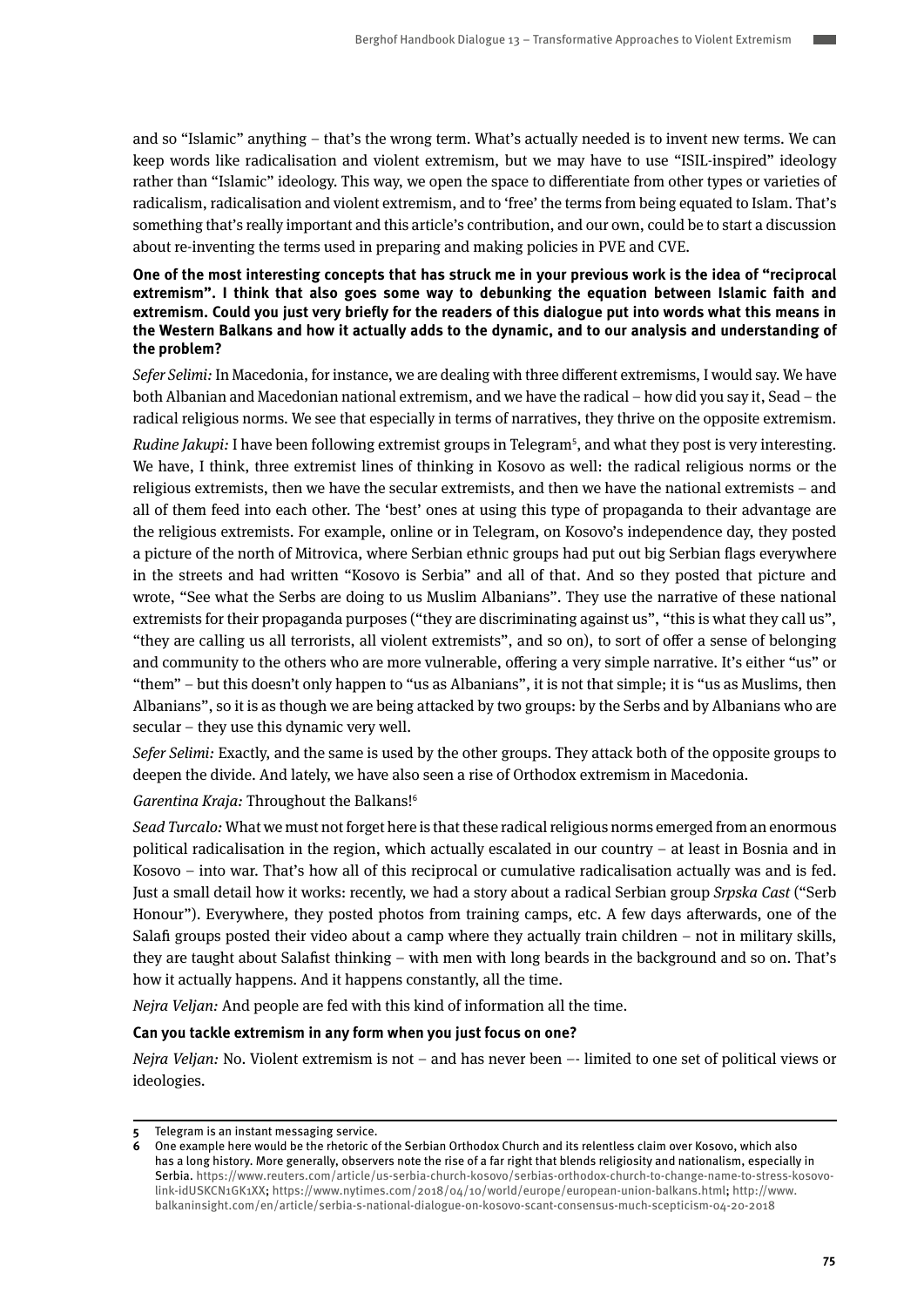#### **You always have to focus on the dynamic between them?**

Nejra Veljan: Yes. We will always have a problem with some forms of radicalism, but it is up to stakeholders, together with society to make the process of deradicalisation sustainable. If you focus only on one form of extremism, when is obvious that some other forms of extremism are much more serious security threat, that in itself can be one of the drivers of radicalisation.

## References

- **Abu-Nimer, Mohammed** (2018). Alternative Approaches to Transforming Violent Extremism. The Case of Islamic Peace and Interreligious Peacebuilding, in: Beatrix Austin and Hans J. Giessmann (eds.) Transformative Approaches to Violent Extremism. Berghof Handbook Dialogue No. 13. Berlin: Berghof Foundation.
- **Azinovic, Vlado** (ed.) (2017). [Between Salvation](http://www.atlantskainicijativa.org/bos/images/BETWEEN_SALVATION_AND_TERROR/BetweenSalvationAndTerror.pdf)  [and Terror: Radicalization and the Foreign](http://www.atlantskainicijativa.org/bos/images/BETWEEN_SALVATION_AND_TERROR/BetweenSalvationAndTerror.pdf)  [Fighter Phenomenon in the Western Balkans](http://www.atlantskainicijativa.org/bos/images/BETWEEN_SALVATION_AND_TERROR/BetweenSalvationAndTerror.pdf). Sarajevo: Atlantic Initiative.
- **Becirevic, Edina** (2016). [Salafism vs. Moderate](http://www.atlantskainicijativa.org/bos/images/2015/dokumenti_i_publikacije/Salafism_vs._moderate_islam-web.pdf)  [Islam. A Rhetorical Fight for the Hearts and](http://www.atlantskainicijativa.org/bos/images/2015/dokumenti_i_publikacije/Salafism_vs._moderate_islam-web.pdf)  [Minds of the Bosnian Muslims.](http://www.atlantskainicijativa.org/bos/images/2015/dokumenti_i_publikacije/Salafism_vs._moderate_islam-web.pdf) Sarajevo: Atlantic Initiative.
- **Dragoti, Edmond and Emanuela Ismaili** (2017). [National Survey on Bullying and Violent](https://rm.coe.int/albania-study-report-on-bullying-egn/1680732872)  [Extremism In the Education System of](https://rm.coe.int/albania-study-report-on-bullying-egn/1680732872)  [Albania](https://rm.coe.int/albania-study-report-on-bullying-egn/1680732872). Tirana: Council of Europe.
- **Elbasani, Arolda and Olivier Roy** (eds.) (2015). The Revival of Islam in the Balkans. From Identity to Religiosity. London: Palgrave Macmillan.
- **Jakupi, Rudine and Vesa Kelmendi (2017). Women** [in Violent Extremism. Lessons Learned from](http://www.qkss.org/repository/docs/women-in-ve-eng_594236.pdf)  [Kosovo.](http://www.qkss.org/repository/docs/women-in-ve-eng_594236.pdf) Pristina: Kosovar Centre for Security Studies.
- **Kraja, Garentina** (2017). [The Islamic State Narrative](http://www.qkss.org/repository/docs/ISNinKosovo-eng_794656.pdf)  [in Kosovo Deconstructed One Story at a Time.](http://www.qkss.org/repository/docs/ISNinKosovo-eng_794656.pdf) Pristina: Kosovar Centre for Security Studies.
- **Qehaja, Florian and Skender Perteshi** (2018). [The](http://www.qkss.org/repository/docs/Extremism_in_macedonia_402663.pdf)  [Unexplored Nexus: Issues of Radicalisation](http://www.qkss.org/repository/docs/Extremism_in_macedonia_402663.pdf)  [and Violent Extremism in Macedonia.](http://www.qkss.org/repository/docs/Extremism_in_macedonia_402663.pdf) Pristina: Kosovar Centre for Security Studies.
- **Shabani, Samet and Amir Kadri (2018). Working** [Towards Resilient Communities. S](https://www.analyticamk.org/images/2018/CVE-EN-FINAL-WEB_272e4.pdf)kopje: Analytica.
- **Vurmo, Gjergji, Besfort Lamallari, Aleka Papa and Elona Dhembo** (2015). [Religious Radicalism](http://idmalbania.org/wp-content/uploads/2015/07/Religious-Radicalism-Albania-web-final.pdf%20)  [and Violent Extremism in Albania](http://idmalbania.org/wp-content/uploads/2015/07/Religious-Radicalism-Albania-web-final.pdf%20). Tirana: IDM.